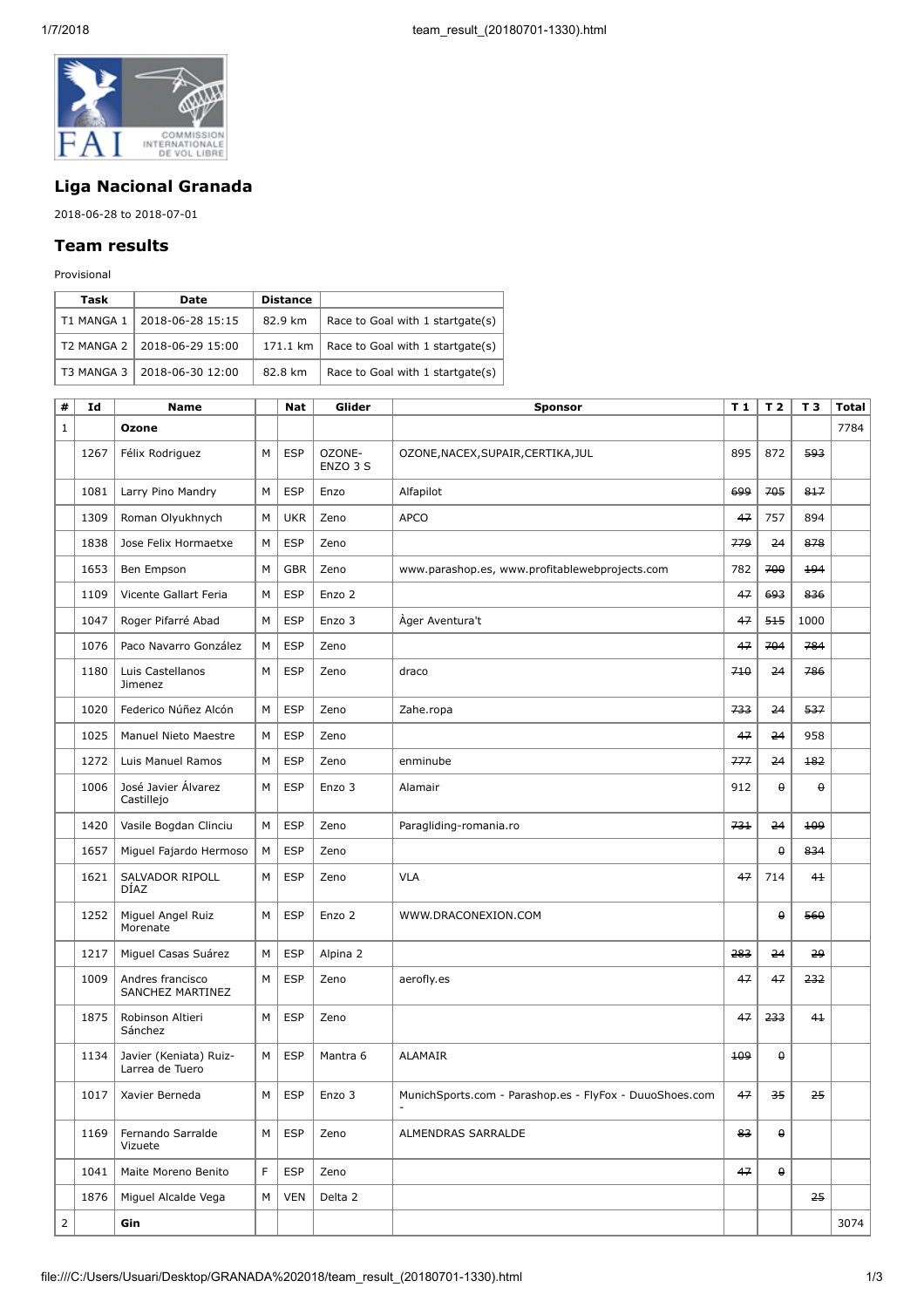## 1/7/2018 team\_result\_(20180701-1330).html

| #              | Id   | <b>Name</b>                     |   | <b>Nat</b> | Glider                   | <b>Sponsor</b>                                                                       | T <sub>1</sub> | T <sub>2</sub> | T <sub>3</sub> | <b>Total</b> |
|----------------|------|---------------------------------|---|------------|--------------------------|--------------------------------------------------------------------------------------|----------------|----------------|----------------|--------------|
|                | 1037 | jesus costa sanchez             | M | <b>ESP</b> | Boomerang<br>11          | KASANA.ES-GIN GLIDRES- Mediterranean Paragliders.com-<br>parapentedesnivel.com-FAMUR | 664            | 750            | 954            |              |
|                | 1168 | Juan Carlos Martínez<br>Melón   | M | <b>ESP</b> | Boomerang<br>11          | kasana.es                                                                            | 47             | 203            | 409            |              |
|                | 1817 | RAMON JOSE LOPEZ<br><b>SOTO</b> | М | <b>ESP</b> | Carrera Plus             |                                                                                      | 47             | $\mathbf 0$    |                |              |
| 3              |      | Windtech                        |   |            |                          |                                                                                      |                |                |                | 1707         |
|                | 1358 | Gabriel Cañada<br>Estébanez     | M | <b>ESP</b> | Bali 2                   | Windtech Paragliders                                                                 | 535            | 192            | 781            |              |
|                | 1255 | José Manuel Morales             | M | <b>ESP</b> | Bali 2                   | Windtech                                                                             | 150            | 24             | 25             |              |
| $\overline{4}$ |      | Swing                           |   |            |                          |                                                                                      |                |                |                | 1405         |
|                | 1197 | Luis Gayoso Arribas             | M | <b>ESP</b> | <b>Stratus Core</b><br>3 | SWING España                                                                         | 687            | 24             | 694            |              |
| 5              |      | <b>Niviuk</b>                   |   |            |                          |                                                                                      |                |                |                | 1073         |
|                | 1329 | Joseba Sobrón Mendibil          | M | <b>ESP</b> | Peak 3                   | E.S.C.A.N.P.A                                                                        | 403            | 24             | 151            |              |
|                | 1105 | Sergio Alcaraz Pérez            | M | <b>ESP</b> | Artik 3                  |                                                                                      | 310            | 24             | 57             |              |
|                | 1043 | Luis Pol Bernal                 | M | <b>ESP</b> | Artik 4                  | Niviuk                                                                               | 80             | 24             |                |              |
| 6              |      | <b>Advance</b>                  |   |            |                          |                                                                                      |                |                |                | 625          |
|                | 1165 | Pablo Puertes López             | M | <b>ESP</b> | Mantra 6                 |                                                                                      | 79             | 151            | 166            |              |
|                | 1093 | javier gomez de segura          | М | <b>ESP</b> | Sigma 8                  |                                                                                      | 66             |                | 38             |              |
|                | 1866 | Andrés Herrero<br>Martínez      | M | <b>ESP</b> | Sigma 9                  | kasana.es                                                                            | 47             | 24             | 25             |              |
|                | 1851 | Daniel Blanco Navarro           | M | <b>ESP</b> | Sigma 10                 |                                                                                      |                |                | 54             |              |
| $\overline{7}$ |      | <b>Skywalk</b>                  |   |            |                          |                                                                                      |                |                |                | 465          |
|                | 1669 | German Cabrera                  | M | <b>ESP</b> | Cayenne 5                |                                                                                      | 109            | 37             | 126            |              |
|                | 1800 | Dani Martínez Alarcón           | M | <b>ESP</b> | Chili 4                  | Skywalk España - Castillo de Segura                                                  | 47             | 38             | 108            |              |
| 8              |      | <b>Nova</b>                     |   |            |                          |                                                                                      |                |                |                | 128          |
|                | 1850 | Cristóbal García Morales        | M | <b>ESP</b> | Triton 2                 |                                                                                      | 47             | 24             | 57             |              |
| 9              |      | Sol                             |   |            |                          |                                                                                      |                |                |                | 96           |
|                | 1873 | Angel Castro Marchal            | M | <b>ESP</b> | Torck 2                  |                                                                                      | 47             | 24             | 25             |              |